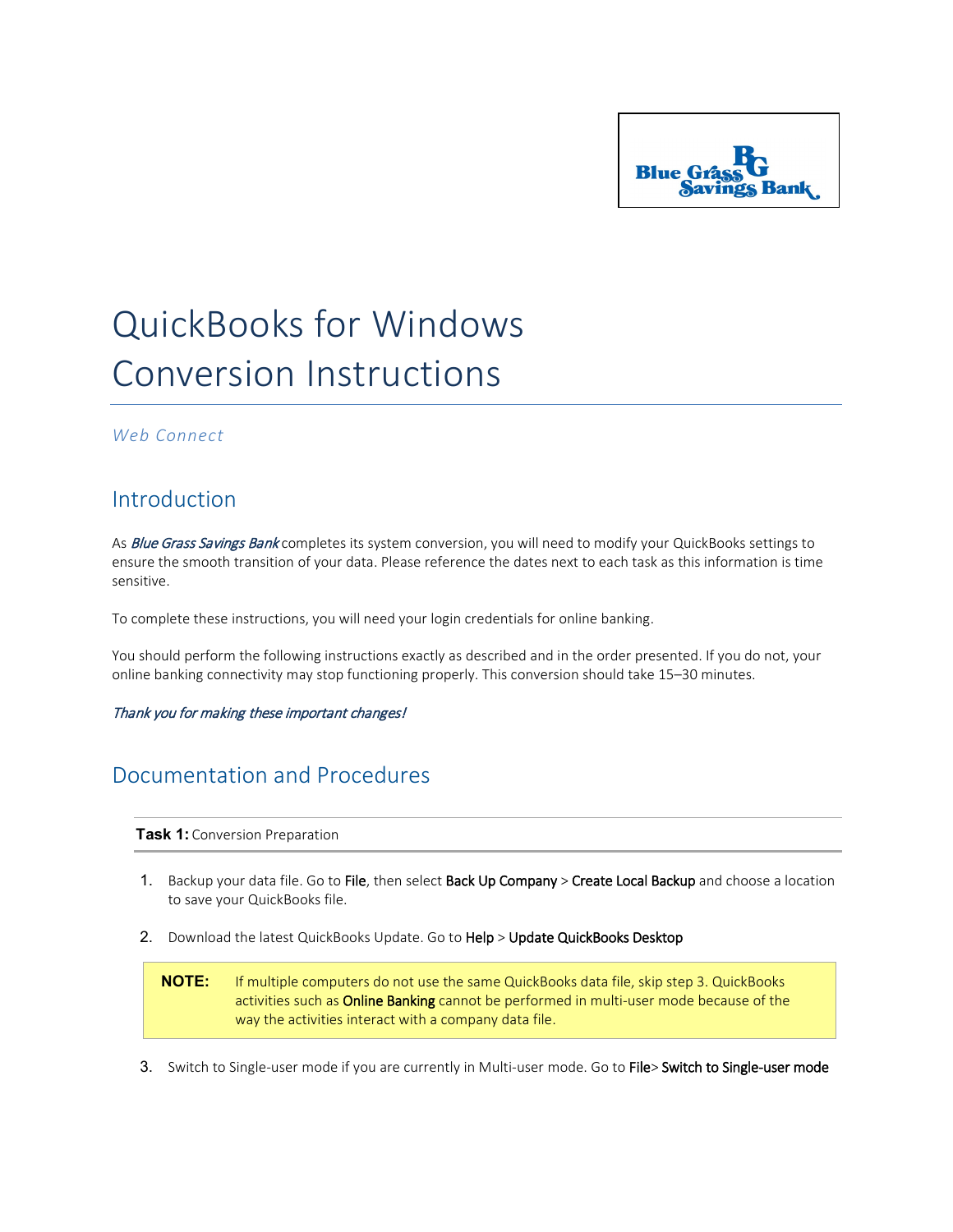**NOTE:** If you are not using Classic Mode (Register Mode), enable it for the conversion. You can change it back after the conversion is complete.

4. Enable Classic Mode (Register Mode) if you are currently in Express Mode. Go to Edit > Preferences > Checking > Company Preferences > select Classic Mode

**Task 2:** Match Downloaded Transactions

If new transactions were received from your connection, accept all new transactions into the appropriate registers.

If you need assistance matching transactions, choose Help menu > QuickBooks Help. Search for Matching Transactions and follow the instructions.

**NOTE:** All transactions must be matched or added to the register prior to disconnecting your accounts.

**Task 3:** Disconnect Accounts in QuickBooks on or after 12/30/2019

- 1. Choose the Lists menu > Chart of Accounts.
- 2. Select the account you want to deactivate.
- 3. Click Edit menu > Edit Account.
- 4. Click on the Bank Feed Settings tab in the Edit Account window.
- 5. Select Deactivate All Online Services and click Save & Close.
- 6. Click OK for any dialog boxes that may appear with the deactivation.
- 7. Repeat steps for each account to be disconnected.